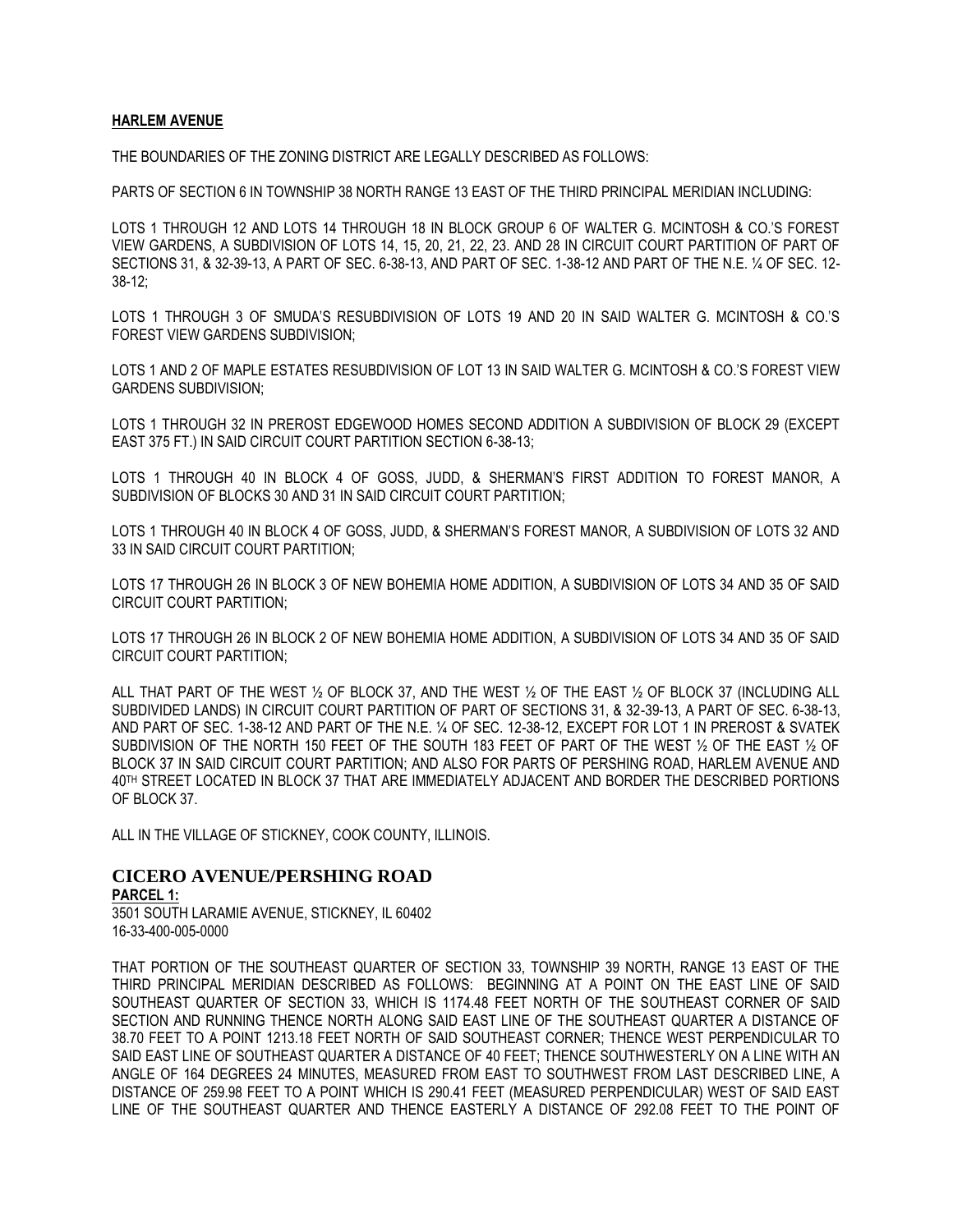BEGINNING; EXCEPTING FROM THE ABOVE DESCRIBED LAND THE EAST 50 FEET THEREOF FALLING IN CICERO AVENUE, IN COOK COUNTY, ILLINOIS.

# **PARCEL 2:**

3740 SOUTH CICERO AVENUE, STICKNEY, IL 60402 16-33-400-011

A PARCEL OF LAND IN THE EAST 650 FEET OF THE SOUTHEAST QUARTER OF SECTION 33, TOWNSHIP 39 NORTH, RANGE 13 EAST OF THE THIRD PRINCIPAL MERIDIAN, IN COOK COUNTY, ILLINOIS, SAID PARCEL BEING A PART OF THE TRACT OF LAND CONVEYED BY JOHN J. BURKE AND OTHERS, TO CARTAGE SERVICE, INCORPORATED, BY WARRANTY DEED RECORDED IN THE RECORDER'S OFFICE OF COOK COUNTY, ILLINOIS ON SEPTEMBER 21, 1950 AS DOCUMENT 14907917 AND WHICH PARCEL IS PARTICULARLY DESCRIBED AS FOLLOWS:

BEGINNING AT THE POINT OF INTERSECTION OF A LINE 30 FEET (MEASURED PERPENDICULARLY) SOUTHERLY FROM A PARALLEL TO THE NORTHERLY LINE AND ITS EASTWARD EXTENSION OF SAID TRACT OF LAND SO CONVEYED WITH THE EAST LINE OF SAID SOUTHEAST 1/4; WHICH INTERSECTION IS 1,144.31 FEET NORTH OF THE SOUTHEAST CORNER OF SAID SOUTHEAST 1/4; THENCE WESTWARDLY ALONG THE ABOVE MENTIONED PARALLEL LINE A DISTANCE OF 292.08 FEET TO ITS INTERSECTION WITH A LINE 290.41 FEET (MEASURED PERPENDICULARLY) WEST OF AND PARALLEL TO SAID EAST LINE OF THE SOUTHEAST 1/4; THENCE SOUTH ALONG THE LAST ABOVE MENTIONED PARALLEL LINE A DISTANCE OF 260.99 FEET TO ITS INTERSECTION WITH THE SOUTH LINE OF THE ABOVE MENTIONED TRACT OF LAND CONVEYED BY DOCUMENT 14907917 WHICH SOUTH LINE IS A LINE EXTENDING WEST PERPENDICULAR TO SAID EAST LINE OF THE SOUTHEAST 1/4 FROM A POINT THEREON THAT IS 852.1 FEET NORTH OF SAID SOUTHEAST CORNER OF THE SOUTHEAST 1/4 ; THENCE WEST ALONG SAID SOUTH LINE OF SAID TRACT, SO CONVEYED, A DISTANCE OF 359.59 FEET TO THE WEST LINE OF SAID EAST 650 FEET OF THE SOUTHEAST 1/4; THENCE NORTH ALONG SAID WEST LINE OF EAST 650 FEET A DISTANCE OF 186.69 FEET TO THE NORTHWEST CORNER OF SAID TRACT SO CONVEYED; THENCE NORTHEASTWARDLY ALONG THE NORTHWESTERLY LINE OF SAID TRACT, SO CONVEYED, A DISTANCE OF 374.46 FEET TO AN ANGLE IN SAID NORTHERLY LINE WHICH IS 290.41 FEET (MEASURED PERPENDICULARLY) WEST OF SAID EAST LINE OF THE SOUTHEAST 1/4; THENCE EASTWARDLY ALONG SAID NORTHERLY LINE AND ITS EASTWARD EXTENSION OF SAID TRACT SO CONVEYED A DISTANCE OF 292.08 FEET TO A POINT ON SAID EAST LINE OF SAID SOUTHEAST CORNER THAT IS 1,174.48 FEET NORTH OF SAID SOUTHEAST CORNER THEREOF; AND THENCE SOUTH ALONG SAID EAST LINE A DISTANCE OF 30.17 FEET TO THE POINT OF BEGINNING, EXCEPTING FROM SAID PARCEL THAT PART THEREOF WHICH LIES WITHIN THE EAST 50 FEET (TAKEN FOR STREET SOUTH CICERO AVENUE) OF SAID SOUTHEAST 1/4, IN COOK COUNTY, ILLINOIS.

# **PARCEL 3:**

3740 SOUTH CICERO AVENUE, STICKNEY, IL 60402 16-33-400-012

A PARCEL OF LAND IN THE SOUTHEAST QUARTER OF SECTION 33, TOWNSHIP 39 NORTH, RANGE 13 EAST OF THE THIRD PRINCIPAL MERIDIAN, IN COOK COUNTY, ILLINOIS, DESCRIBED AS FOLLOWS:

BEGINNING AT THE POINT OF INTERSECTION OF THE EAST LINE OF SAID SOUTHEAST QUARTER WITH A LINE 30 FEET (MEASURED PERPENDICULARLY) SOUTHERLY FROM AND PARALLEL WITH THE NORTHERLY LINE, AND ITS EASTWARD EXTENSION, OF THE TRACT OF LAND CONVEYED BY JOHN J. BURKE ET AL, TO CARTAGE SERVICE, INCORPORATED, BY WARRANTY DEED RECORDED IN THE RECORDER'S OFFICE OF COOK COUNTY, ILLINOIS ON SEPTEMBER 21, 1950 AS DOCUMENT 14907917, WHICH POINT IS 1,144.31 FEET NORTH OF THE SOUTHEAST CORNER OF SAID SOUTHEAST QUARTER, AND RUNNING; THENCE WESTWARDLY ALONG THE ABOVE MENTIONED PARALLEL LINE A DISTANCE OF 292.08 FEET TO ITS INTERSECTION WITH A LINE A DISTANCE OF 290.41 FEET (MEASURED PERPENDICULARLY) WEST FROM AND PARALLEL WITH SAID EAST LINE OF SOUTHEAST QUARTER, THENCE SOUTH ALONG THE LAST ABOVE MENTIONED PARALLEL LINE A DISTANCE OF 260.99 FEET TO ITS INTERSECTION WITH THE SOUTH LINE OF THE ABOVE MENTIONED TRACT OF LAND CONVEYED BY DOCUMENT NO. 14907917; THENCE EAST ALONG SAID SOUTH LINE, BEING A LINE EXTENDING WEST, PERPENDICULAR TO SAID EAST LINE OF SOUTHEAST QUARTER FROM A POINT THEREON THAT IS 852.11 FEET NORTH OF SAID SOUTHEAST QUARTER, A DISTANCE OF 140.41 FEET TO ITS INTERSECTION WITH A LINE 150 FEET WEST FROM AND PARALLEL WITH SAID EAST LINE OF SOUTHEAST QUARTER; THENCE SOUTH, PARALLEL WITH SAID EAST LINE, A DISTANCE OF 100 FEET; THENCE EAST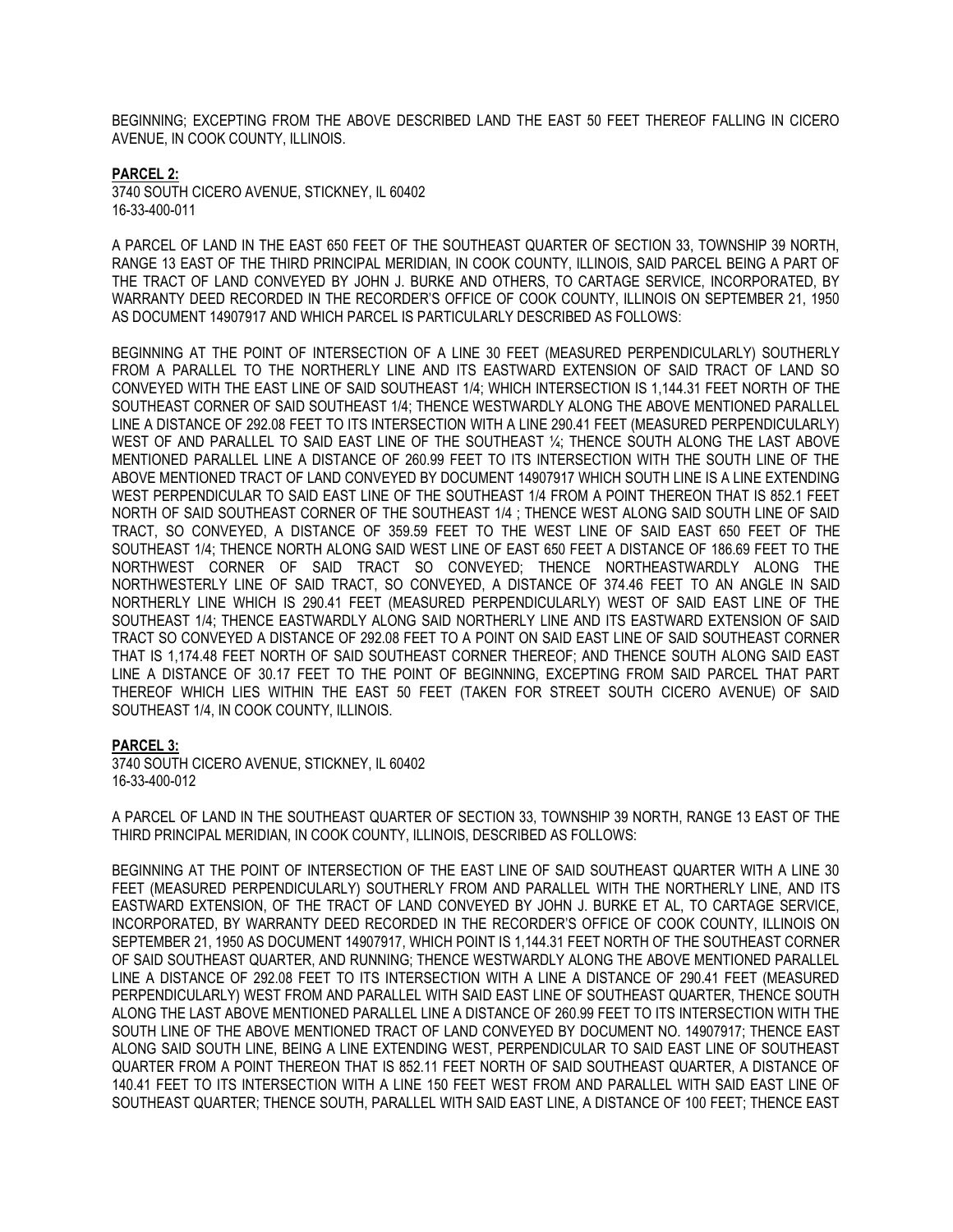PERPENDICULAR TO THE LAST ABOVE DESCRIBED COURSE, A DISTANCE OF 150 FEET TO A POINT ON SAID EAST LINE OF SOUTHEAST QUARTER THAT IS 752.11 FEET NORTH FROM SAID SOUTHEAST CORNER OF SOUTHEAST QUARTER; AND THENCE NORTH ALONG SAID EAST LINE OF SOUTHEAST QUARTER A DISTANCE OF 392.20 FEET OF THE POINT OF BEGINNING EXCEPTING FROM THE ABOVE DESCRIBED PROPERTY THE EAST 50 FEET THEREOF TAKEN FOR SOUTH CICERO AVENUE, IN COOK COUNTY, ILLINOIS.

## **PARCEL 4:**

3756 SOUTH CICERO AVENUE, STICKNEY, IL 60402 16-33-400-007-0000

ALL OF THAT PART OF THE EAST 650 FEET OF THE SOUTHEAST 1/4 OF SECTION 33, TOWNSHIP 39 NORTH, RANGE 13, EAST OF THE THIRD PRINCIPAL MERIDIAN, DESCRIBED AS FOLLOWS:

BEGINNING AT A POINT ON THE EAST LINE OF SAID SOUTHEAST 1/4 OF SECTION 33 WHICH IS 752.11 FEET NORTH OF THE SOUTHEAST CORNER OF SAID SECTION AND RUNNING THENCE NORTH ALONG SAID EAST LINE OF SAID SOUTHEAST 1/4 A DISTANCE OF 100 FEET; THENCE WEST PERPENDICULAR TO SAID EAST LINE OF THE SOUTHEAST 1/4 A DISTANCE OF 650 FEET; THENCE SOUTH PARALLEL TO SAID EAST LINE OF THE SOUTHEAST 1/4 A DISTANCE OF 100 FEET; THENCE EAST A DISTANCE OF 650 FEET TO THE POINT OF BEGINNING (EXCEPTING FROM ABOVE DESCRIBED PROPERTY THE EAST 150 FEET THEREOF), IN COOK COUNTY, ILLINOIS.

#### **PARCEL 5:**

3756 SOUTH CICERO AVENUE, STICKNEY, IL 60402 16-33-400-008-0000

ALL OF THAT PART OF THE EAST 650 FEET OF THE SOUTHEAST 1/4 OF SECTION 33, TOWNSHIP 39 NORTH, RANGE 13, EAST OF THE THIRD PRINCIPAL MERIDIAN, DESCRIBED AS FOLLOWS:

BEGINNING AT A POINT ON THE EAST LINE OF SAID SOUTHEAST 1/4 OF SECTION 33 WHICH IS 552.11 FEET NORTH OF THE SOUTHEAST CORNER OF SAID SECTION AND RUNNING THENCE NORTH ALONG SAID EAST LINE OF SAID SOUTHEAST 1/4 A DISTANCE OF 200 FEET ; THENCE WEST PERPENDICULAR TO SAID EAST LINE OF THE SOUTHEAST 1/4 A DISTANCE OF 650 FEET; THENCE SOUTH PARALLEL TO SAID EAST LINE OF THE SOUTHEAST 1/4 A DISTANCE OF 200 FEET; THENCE EAST, A DISTANCE OF 650 FEET, TO THE POINT OF BEGINNING, (EXCEPTING FROM THE ABOVE DESCRIBED PROPERTY THE EAST 50 FEET TAKEN FOR CICERO AVENUE) IN COOK COUNTY, ILLINOIS.

#### **PARCEL 6A:**

4950 WEST 39TH STREET, STICKNEY, IL 60402 16-33-400-037

THAT PART OF THE WEST 130 FEET OF THE EAST 780.0 FEET OF THE SOUTHEAST 1/4 OF SECTION 33, TOWNSHIP 39 NORTH, RANGE 13, EAST OF THE THIRD PRINCIPAL MERIDIAN, WHICH LIES NORTH OF A LINE DRAWN AT RIGHT ANGLES TO THE EAST LINE OF SAID SOUTHEAST 1/4 AT A POINT WHICH IS 552.11 FEET NORTH OF THE SOUTHEAST CORNER OF SAID SOUTHEAST 1/4 OF SAID SECTION 33 AND SOUTH OF THE FOLLOWING DESCRIBED LINE:

BEGINNING AT A POINT ON THE EAST LINE OF SAID SOUTHEAST 1/4 OF SAID SECTION 33 WHICH IS 1,213.18 FEET NORTH OF THE SOUTHEAST CORNER THEREOF; THENCE WEST A RIGHT ANGLES TO THE EAST LINE OF SAID SOUTHEAST 1/4 OF SAID SECTION 33, A DISTANCE OF 40 FEET TO A POINT; THENCE SOUTHWESTERLY ON A LINE WITH AN ANGLE OF 164 DEGREES 24 MINUTES 00 SECONDS MEASURED FROM EAST TO SOUTHWEST FROM LAST DESCRIBED LINE, A DISTANCE OF 259.98 FEET; THENCE SOUTHWESTERLY ON A LINE WITH A DEFLECTION OF 00 DEGREES 36 MINUTES TO THE LEFT FROM THE LAST DESCRIBED LINE TO THE POINT OF INTERSECTION OF SAID LAST DESCRIBED LINE WITH THE WEST LINE OF SAID EAST 780.0 FEET OF SAID SOUTHEAST ¼ OF SAID SECTION 33, IN COOK COUNTY, ILLINOIS.

#### **PARCEL 6B:**

4950 WEST 39TH STREET, STICKNEY, IL 60402 16-33-400-037